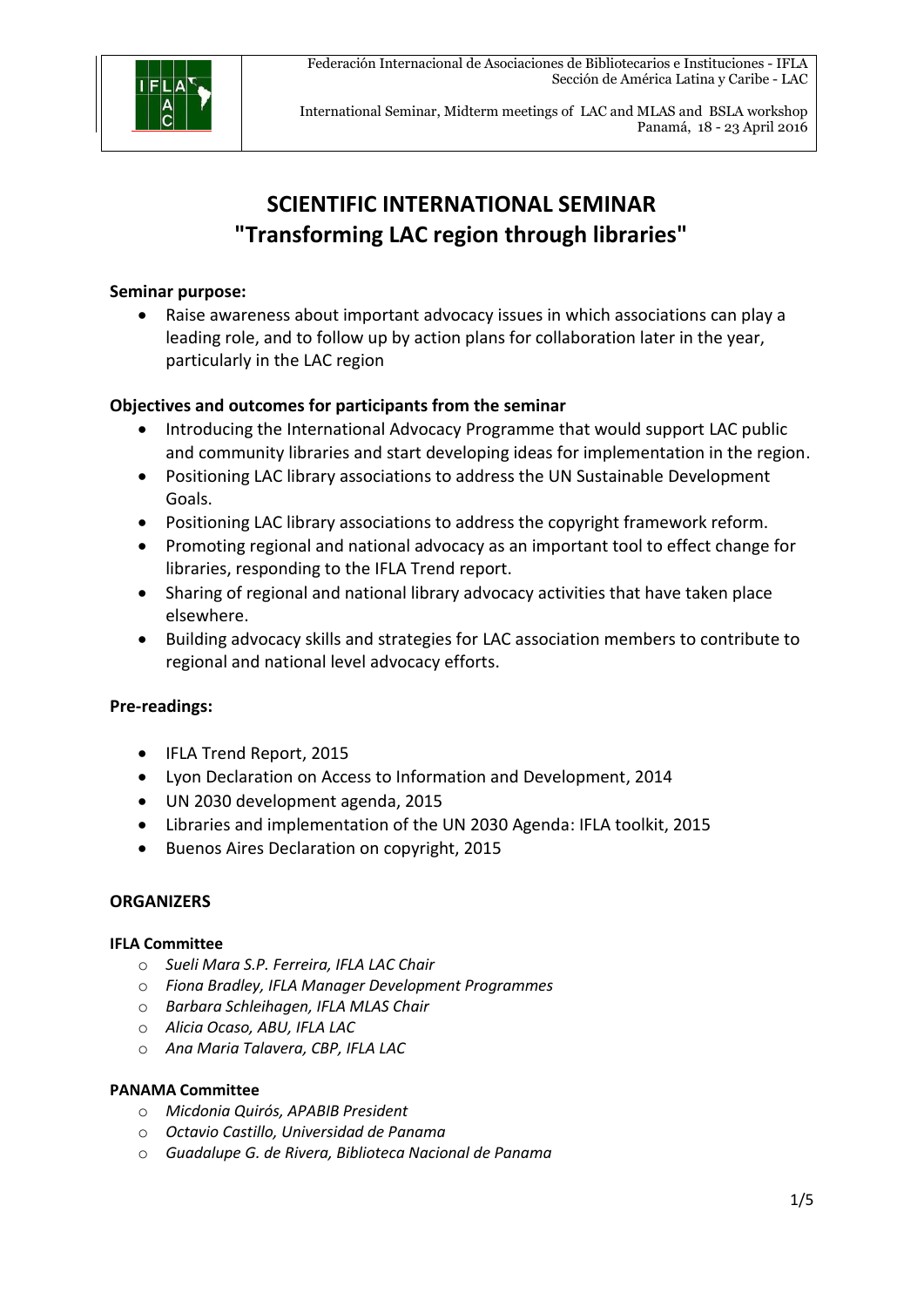

International Seminar, Midterm meetings of LAC and MLAS and BSLA workshop Panamá, 18 - 23 April 2016

# **SCIENTIFIC INTERNATIONAL SEMINAR "Transforming LAC region through libraries"**

### **PROGRAMME**

**Monday, 18 April 2016, 8.00 - 17.30 hrs**

**Local:** AUDITÓRIO PARANINFO - UNIVERSIDAD DE PANAMA, PANAMA

#### **8:00 - 8:30** - **Registration and translation equipments distribution**

#### **8.30 – 9.00 - Welcome from local host and organizers**

- o *Dr. Gustavo García de Paredes - Rector de la Universidad de Panamá,*
- o *Gloria Pérez Salmerón IFLA President Elect*
- o *Raisa Banfield Vice-Mayor of Panama city*
- o *María Majela Brenes Panama National Library Director*
- o *Midconia Quiros Panama Library Association President*

#### **9:00 - 9:15 - Welcome and introduction of seminar purpose and envisaged outcomes**

- o *Barbara Schleihagen IFLA MLAS Chair*, Germany
- o *Sueli Mara Ferreira- IFLA LAC Chair, Brasil*

#### **9.15 – 9:45**

**Libraries as a cultural center inside the community** 

*Magister Alonso Ramos - Dirección de Cultura, Panamá* 

#### **9.45-10.15**

#### **IFLA International Advocacy: Linking international advocacy with regional and national implementation**

o *Gloria Pérez-Salmerón - IFLA President Elect 2015-2017 and FESABID President, Spain* 

#### **10.15 – 10.30 Coffee**

#### **10.30-11.00**

#### **The IFLA Trend report and its take up by library associations worldwide**

o *Gerald Leitner - Austrian Public Library Association and designated IFLA Secretary General. Austria* 

#### **11.00-12.45 - Snapshots: successful advocacy activities**

#### **11.00 - 11.20**

**Copyright reform in Europe and worldwide: how EBLIDA lobbies for libraries** 

o *Jukka Relander -EBLIDA, Finland*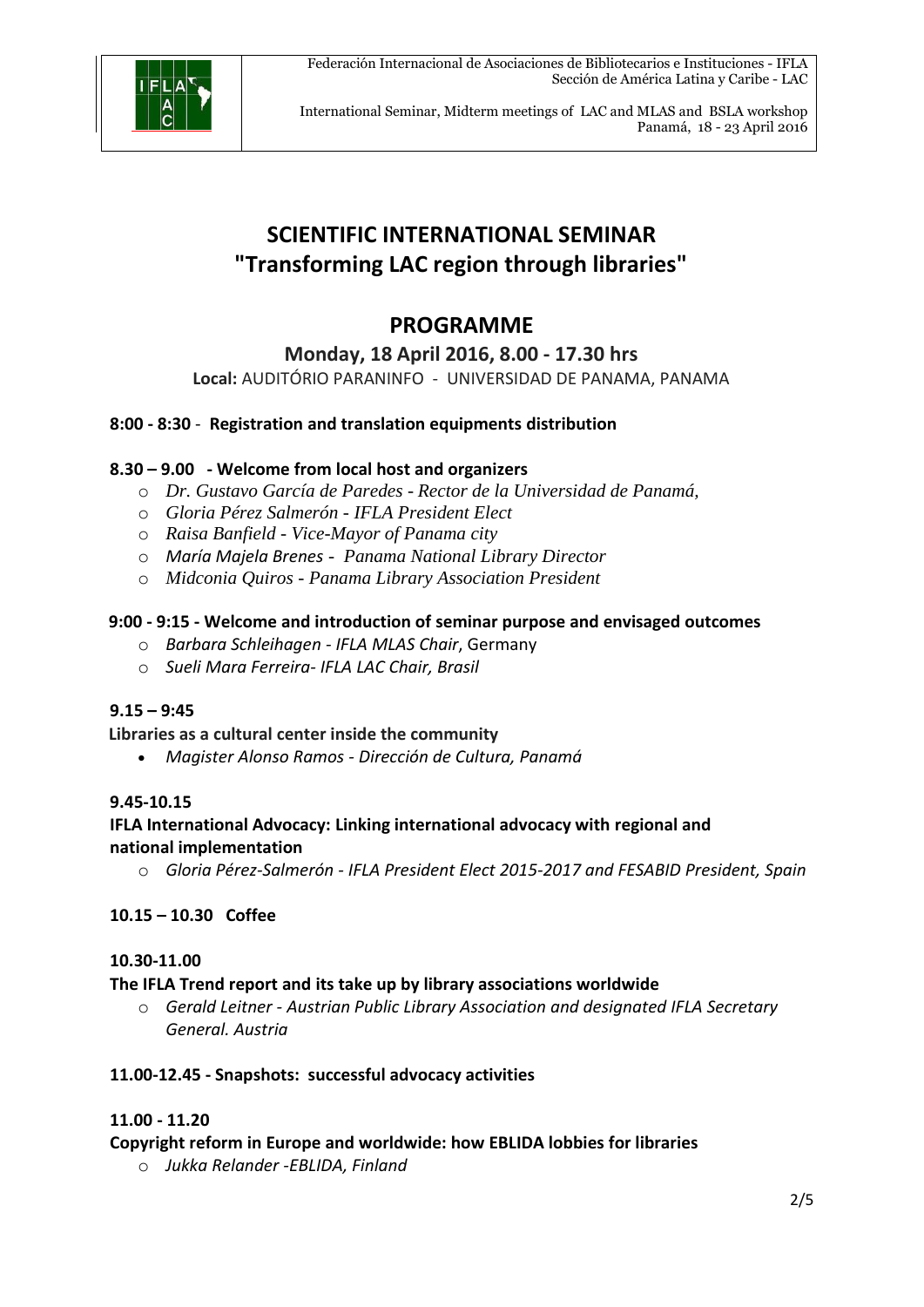

International Seminar, Midterm meetings of LAC and MLAS and BSLA workshop Panamá, 18 - 23 April 2016

#### **11.20-11.40**

#### **Advocacy re-newed: outcomes of BSLA Regional Workshop for francophone countries in Africa**

o *Alim Garga - ABADCAM, Cameroon* 

#### **11.40-12.00**

#### **The roles of Latin America libraries in the region Implementation of Marrakesh treat**

o *Marissa Malena Martínez Samudio - ULAC, Panama* 

#### *12.00 -12.20*

**Library associations in Latin America and its relationship with national governments** 

o *Alicia Ocaso - Asociación de Bibliotecarios de Uruguay, Uruguay* 

#### **12.20 – 12.45 - Questions and Answers**

#### **12.45 – 14.30 - Lunch**

#### **14.30 – 15.00**

#### **Collaborative mapping of public libraries: an invitation for a partnership project between Latin America government with support of the Brazilian Cultural Maps platform**

o *Leonardo Barbosa Germani - Ministry of Culture, Brazil* 

#### **15.00 - 15.30**

#### **Libraries, advocacy and the UN 2030 Development Agenda, part I**

o *Loida Garcia-Febo - IFLA Governing Board and chair of ALP, USA* 

#### **15.30 - 16.00**

#### **Libraries, advocacy and the UN 2030 Development Agenda, part II**

o *Fiona Bradley, IFLA Manager Development Programmes, United Kindgon* 

#### **16.00 – 16.15 - Coffee**

#### **16.15 - 17.00**

#### **Plenary Discussion on next steps**

o Moderator: Sueli Mara Ferreira - IFLA LAC Chair and *Barbara Schleihagen - IFLA MLAS Chair* 

#### **17.00 – 17.30**

#### **Closing remarks**

o *Sueli Mara Ferreira, IFLA LAC Chair, Brasil and all Panama organizer´s - Octavio Castillo, Micdonia Quirós and Guadalupe G. de Rivera.*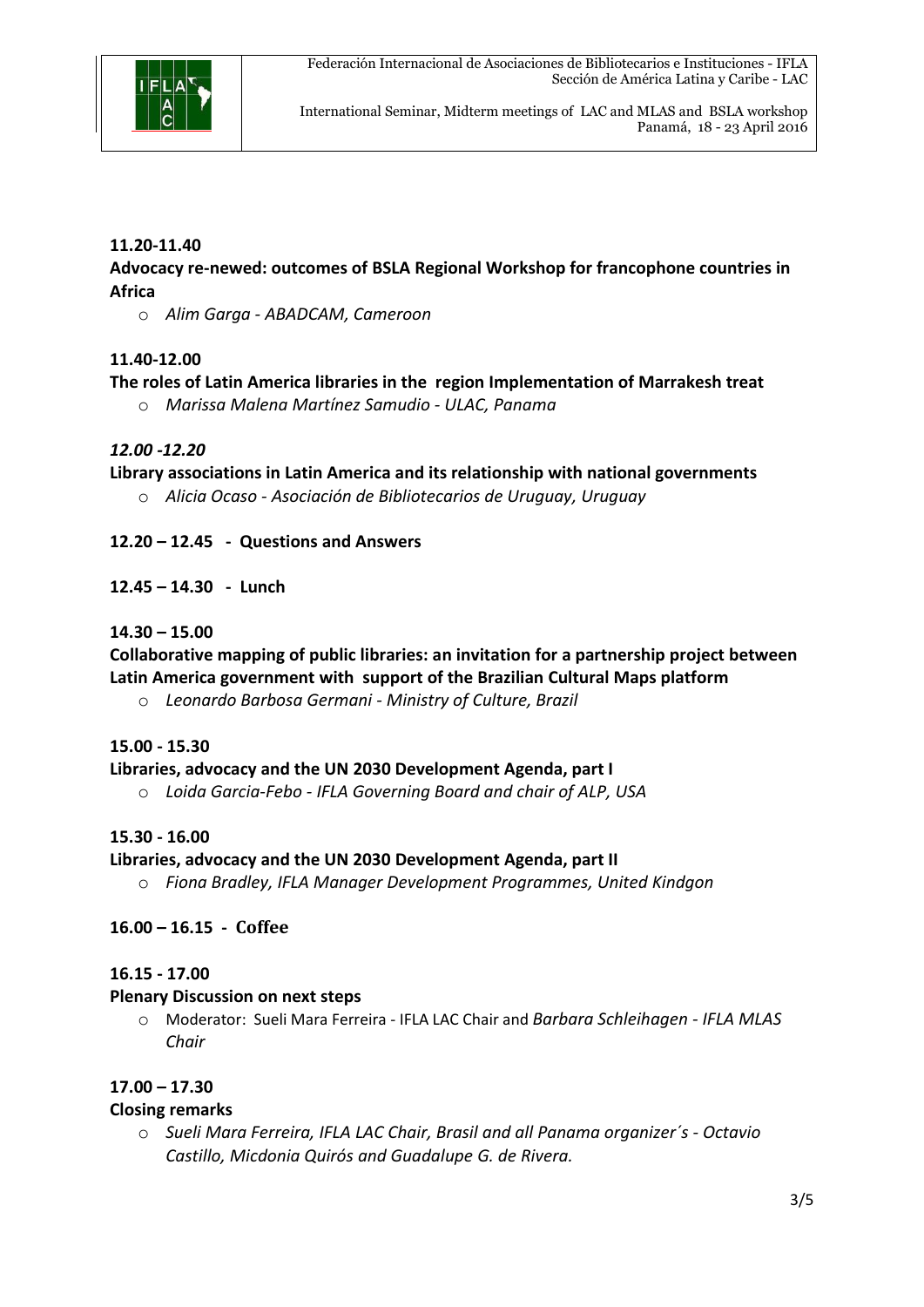

International Seminar, Midterm meetings of LAC and MLAS and BSLA workshop Panamá, 18 - 23 April 2016

# **LIBRARIES ASSOCIATIONS PARTICIPANTS**

**FROM LATIN AMERICAN AND CARIBBEAN REGION** 

| #              | <b>COUNTRY</b>     | <b>ASSOCIATION</b>                                                       |
|----------------|--------------------|--------------------------------------------------------------------------|
| 1              | ARGENTINA          | ACBJ - Asociación Civil de Bibliotecarios Jurídicos                      |
|                |                    | ABGRA - Asociación de Bibliotecarios Graduados de Argentina<br>$\bullet$ |
| $\overline{2}$ | <b>BAHAMAS</b>     | <b>Bahamas Library Service Association</b><br>$\bullet$                  |
| 3              | <b>BARBADOS</b>    | LAB - Library Association of Barbados                                    |
| 4              | <b>BELIZE</b>      | <b>BLA - Belize Library Association</b><br>$\bullet$                     |
| 5              | <b>BRASIL</b>      | FEBAB - Federação Brasileira de Bibliotecários, Cientistas da            |
|                |                    | informação e instituições                                                |
| 6              | <b>CHILE</b>       | CBC - Colegio de Bibliotecarios de Chile<br>$\bullet$                    |
| 7              | <b>COLOMBIA</b>    | ASCOLBI - Colegio Colombiano de Bibliotecologia<br>$\bullet$             |
| 8              | <b>COSTA RICA</b>  | COPROBI - Colegio de Profesionales en Bibliotecología<br>$\bullet$       |
| 9              | <b>CUBA</b>        | ASCUBI - Asociacion Cubana de Bibliotecarios                             |
| 10             | <b>EL SALVADOR</b> | ABES - Asociación de Bibliotecarios de El Salvador<br>$\bullet$          |
| 11             | <b>HAITI</b>       | ABDAH - Association des Bibliothécaires Documentalistes et               |
|                |                    | Archivistes d'Haïti                                                      |
|                |                    | <b>VIE JEUNES INTERNATIONAL</b>                                          |
| 12             | <b>JAMAICA</b>     | LIAJA - Library and Information of Jamaica<br>$\bullet$                  |
| 13             | <b>MEXICO</b>      | AMBAC - Asociación Mexicana de Bibliotecarios, A.C<br>$\bullet$          |
| 14             | PANAMA             | Asociacion Panamena Bibliotecarios<br>$\bullet$                          |
| 15             | PERU               | CBP - olegio de Bibliotecarios de Peru<br>$\bullet$                      |
| 16             | Trinidad y Tobago  | LATT - The Library Association of Trinidad and Tobago<br>$\bullet$       |
| 17             | <b>URUGUAY</b>     | ABU - Asociación de Bibliotecólogos del Uruguay<br>$\bullet$             |

#### **OUTSIDE LATIN AMERICAN AND CARIBBEAN REGION**

| #              | <b>COUNTRIES</b>     | <b>ASSOCIATIONS</b>                                                       |
|----------------|----------------------|---------------------------------------------------------------------------|
| 1              | Australia            | Australian Library and Information Association<br>$\bullet$               |
| $\overline{2}$ | Austria              | BVÖ - Büchereiverband Österreichs<br>$\bullet$                            |
| 3              | Cameroon             | ABADCAM - Association des Bibliothecaires, Archivistes,<br>$\bullet$      |
|                |                      | Documentalistes, et Museographes du Cameroun                              |
| 4              | Finland              | Finland - Finnish Library Association<br>$\bullet$                        |
| 5              | Germany              | DBV - Deutscher Bibliotheksverband e.v.<br>$\bullet$                      |
| 6              | Netherlands          | VOB - Netherlands Public Library Association<br>٠                         |
| 7              | Norway               | Norwegian Library Association                                             |
| 8              | Slovakia             | <b>Slovak Librarians Association</b><br>$\bullet$                         |
| 9              | Spain                | FESABID - Federación Española de Sociedades de Archivística,<br>$\bullet$ |
|                |                      | Biblioteconomía, Documentación y Museística                               |
| 10             | United Kingdom       | ACCA - Association of Chartered Certified Accountants<br>$\bullet$        |
| 11             | <b>United States</b> | ALA - American Library Association<br>$\bullet$                           |
|                |                      |                                                                           |
|                | Associations.        | <b>EBLIDA</b> - European Bureau of Library, Information and Documentation |